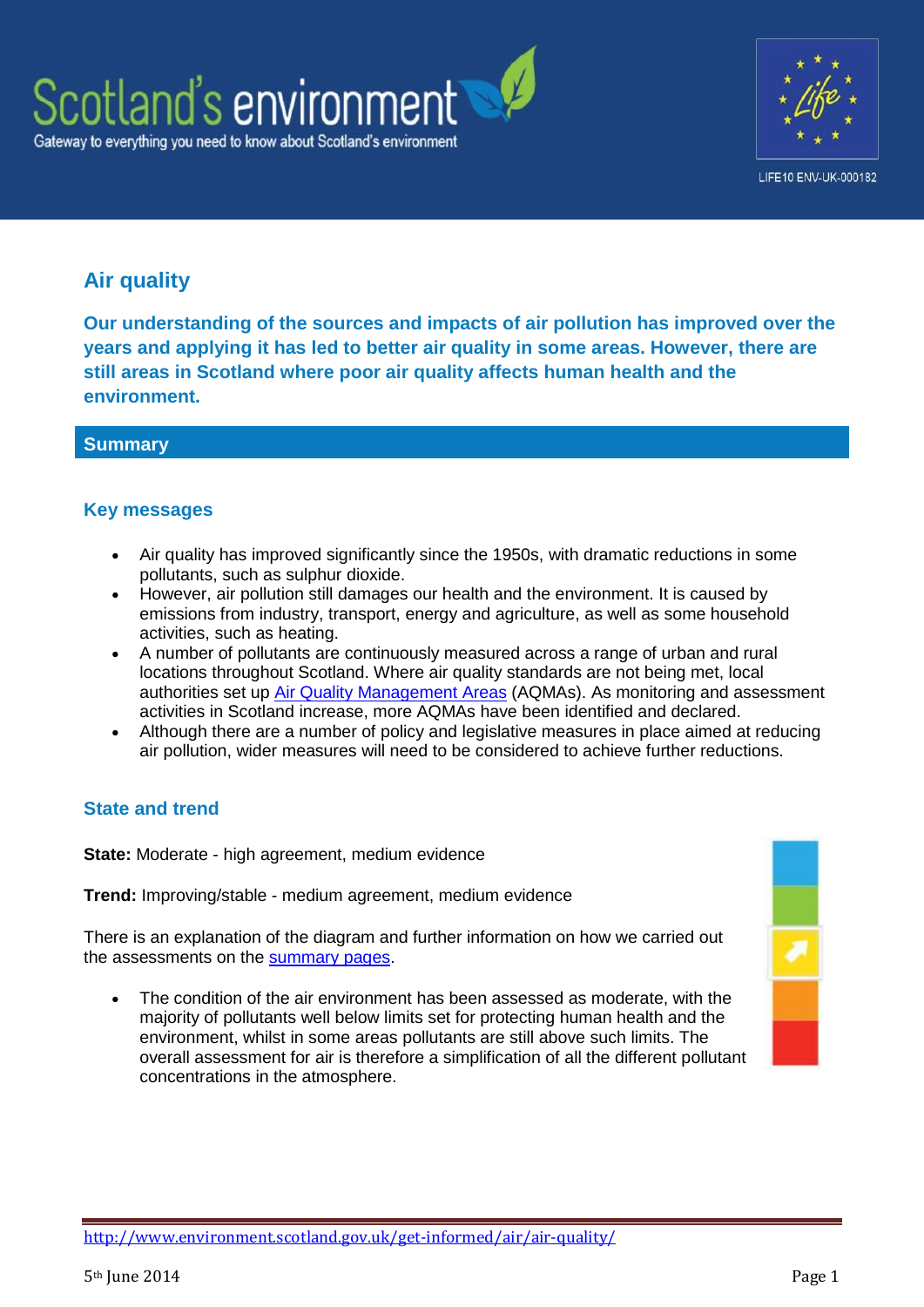



LIFE10 ENV-UK-000182

- We have taken account of the scale of any damage to the environment and human health in these assessments; impacts of some types of air pollution can be locally damaging but may have little effect on a national scale (e.g. hotspots of urban air pollution caused by traffic congestion), whereas other types of air pollution may cause damage at a national scale (e.g. atmospheric deposition of acids and nutrients).
- The concentrations of some pollutants are decreasing rapidly; others are decreasing more slowly. Thus the overall trend is assessed as improving / stable.
- We have stated how confident we are in the assessments based on the level of agreement between the specialists involved, and the quality and quantity of the supporting evidence.

### **Overview**

The quality of the air around us is affected by the pollutants released into the atmosphere through human activities, such as transport and industry, as well as from natural sources. The quality of Scotland's air has improved considerably over the last few decades, and the air we breathe today is cleaner than at any time since the Industrial Revolution. Although many consider our air to be pristine, we still have similar issues to those of other industrialised countries.



### **Figure 1:** Sources of air pollution

### **Why does the quality of our air matter?**

Air pollution is something that we all contribute to and are exposed to. Poor air quality, particularly within urban areas, can be bad for our health. In general, healthy people may not suffer from any serious ill effects, particularly resulting from the levels of pollution that are commonly experienced in Scotland's urban environment. However, people with pre-existing health conditions (such as [heart](http://www.comeap.org.uk/air/cardiovascular-disease)  [disease,](http://www.comeap.org.uk/air/cardiovascular-disease) lung conditions and [asthma\)](http://www.comeap.org.uk/air/asthma-and-air-pollution) may be adversely affected by day-to-day changes in air pollution levels.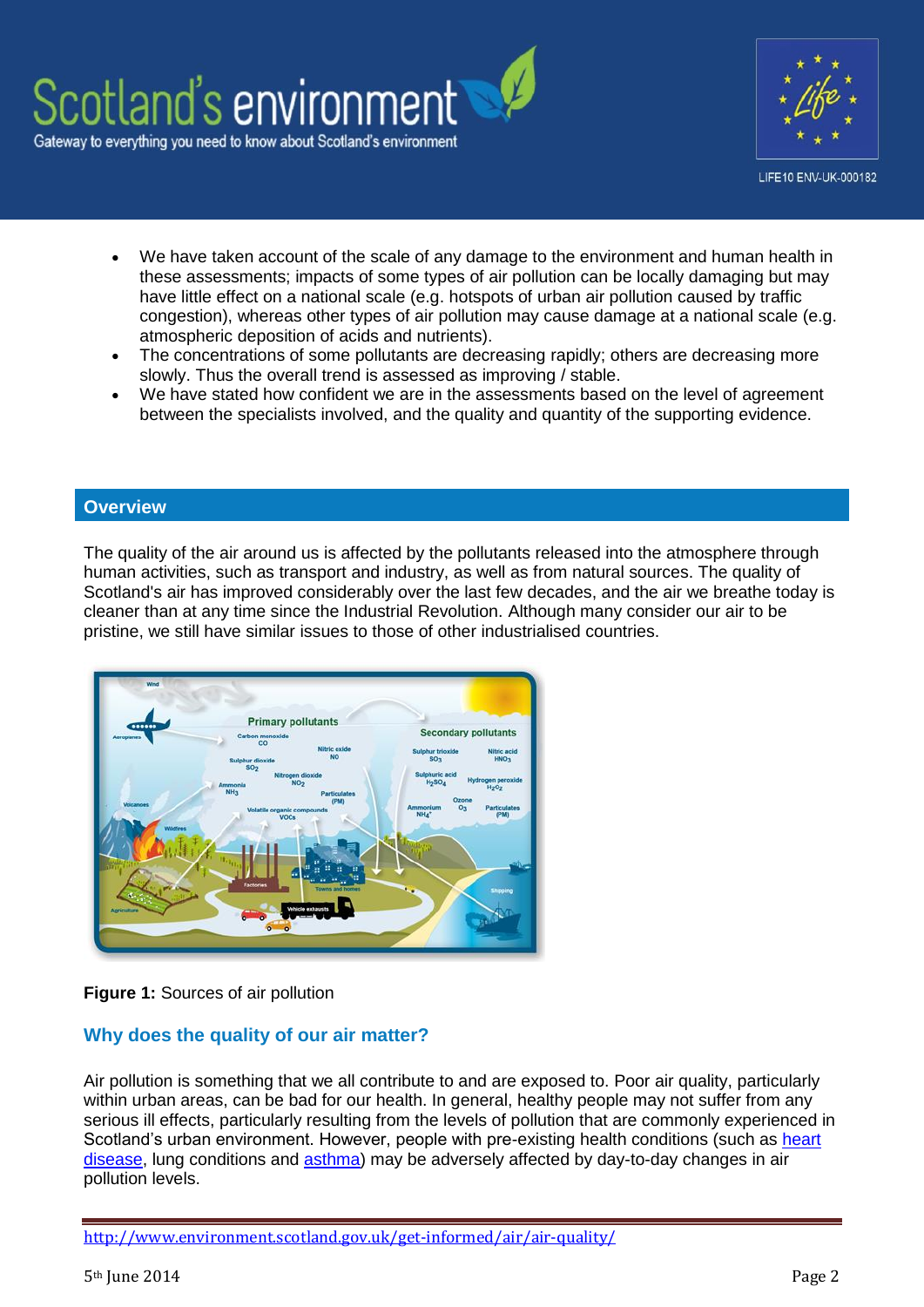



While the majority of us do not suffer from any ill effects in the short term, continual exposure can cause harm over the long term. Public Health England have presented findings of a study on the increase in mortality risk associated with long-term exposure to [particulate air pollution](http://www.hpa.org.uk/webc/HPAwebFile/HPAweb_C/1317141074607) which estimated that in 2010, tiny particles in the air could have contributed to the deaths of 2094 people in Scotland.

Air pollution can also damage the wider environment. It can cause the acidification of soils and water, damaging plant and animal life in forests, lakes and rivers. It can also add nutrients to water and soils, which can damage biodiversity. Air pollution can also damage the fabric of buildings and monuments.

### **What are the main pollutants?**

The [main air pollutants](http://www.scottishairquality.co.uk/air-quality/?n_action=pollutants) are listed in Table 1 along with their main sources and effects. There are a wide range of human and natural sources.

| <b>Pollutant</b>                                 | <b>Sources</b>                                                                                                                                                                                | <b>Effects</b>                                                                                                                                                                                                                                  |  |
|--------------------------------------------------|-----------------------------------------------------------------------------------------------------------------------------------------------------------------------------------------------|-------------------------------------------------------------------------------------------------------------------------------------------------------------------------------------------------------------------------------------------------|--|
| <b>Nitrogen</b><br>oxides $(NO_x)$               | Mainly from combustion – including<br>emissions from vehicle exhausts as<br>well as from power generation,<br>industry and households.<br>The main source is transport, closely               | Harms human health (increases<br>symptoms of chronic lung disease).                                                                                                                                                                             |  |
|                                                  |                                                                                                                                                                                               | One of the causes of acid rain $-$<br>contributing to the acidification of soils<br>and water and damaging buildings.                                                                                                                           |  |
|                                                  | followed by energy generation.                                                                                                                                                                |                                                                                                                                                                                                                                                 |  |
|                                                  |                                                                                                                                                                                               | Contributes to nitrogen enrichment of<br>soils and water.                                                                                                                                                                                       |  |
|                                                  |                                                                                                                                                                                               | A key component in increased levels of<br>ground-level ozone $(O_3)$ .                                                                                                                                                                          |  |
| <b>Particulate</b><br>matter (PM)<br>(fine dust) | Mainly from combustion – including<br>emission from vehicles, ships, power<br>generation and households. The main<br>source is burning coal and solid fuel,<br>closely followed by transport. | Health concerns focus on particles of<br>less than 10 micrometres $(\mu m)$ in<br>diameter ( $PM_{10}$ ) – especially those of<br>less than 2.5 $\mu$ m across (PM <sub>2.5</sub> ) – which<br>contribute to chronic lung and heart<br>disease. |  |
|                                                  | Also from natural sources, such as<br>sea salt, wind-blown soil and sand.                                                                                                                     |                                                                                                                                                                                                                                                 |  |

**Table 1:** Main air pollutants, sources and effects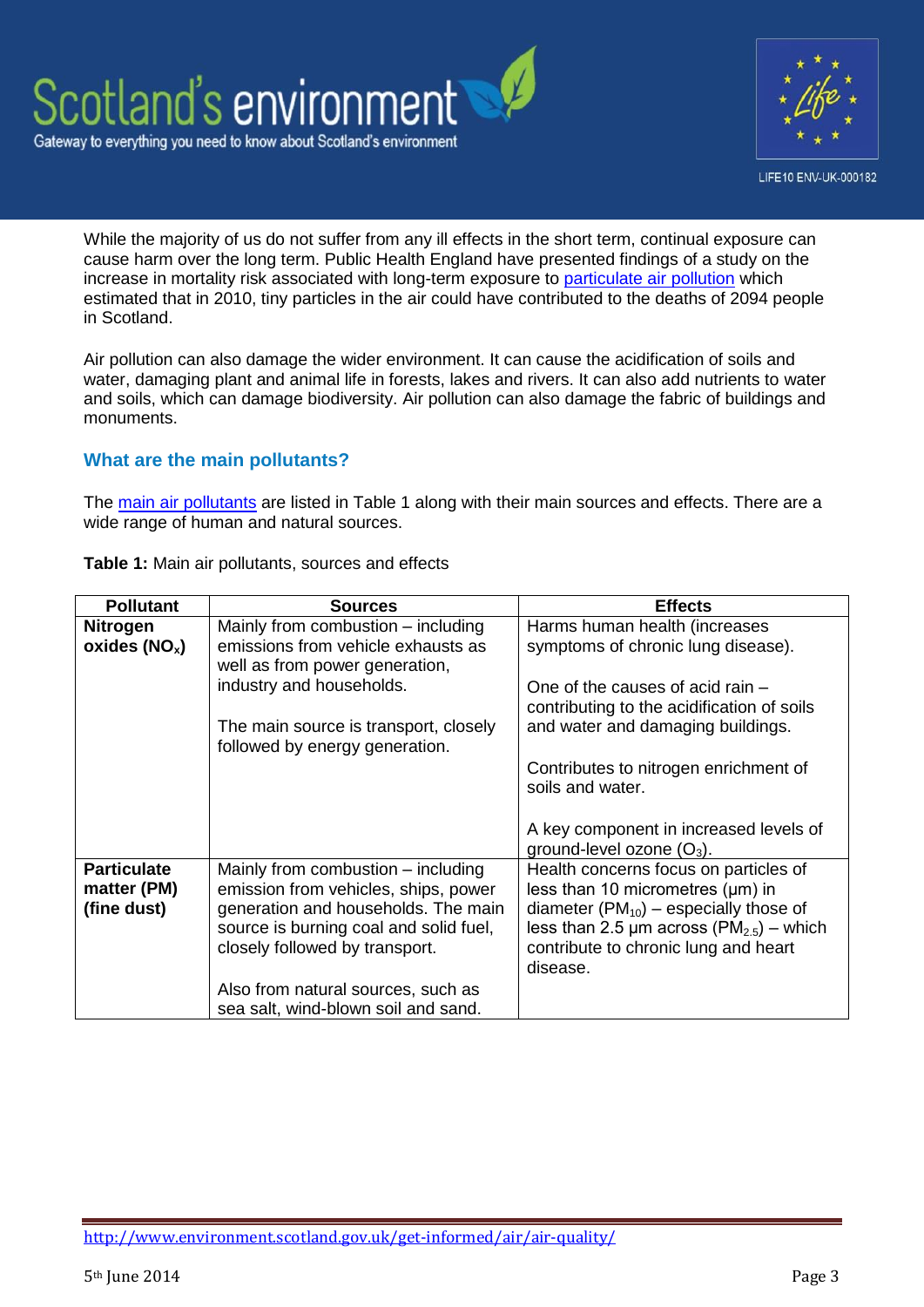



| <b>Sulphur dioxide</b><br>(SO <sub>2</sub> ) | Mainly from combustion of sulphur-<br>containing fuels, such as coal. Also from<br>industry, shipping and households.  | Harms human health (increases<br>symptoms of chronic lung disease).                                                                                  |
|----------------------------------------------|------------------------------------------------------------------------------------------------------------------------|------------------------------------------------------------------------------------------------------------------------------------------------------|
|                                              |                                                                                                                        | One of the causes of acid rain $-$<br>contributing to acidification of soils<br>and water and damaging buildings.                                    |
| Ammonia (NH <sub>3</sub> )                   | Mainly from agriculture – emissions<br>from livestock farming, manure handling<br>and the use of nitrogen fertilisers. | Harms human health as it<br>contributes to the formation of<br>secondary PM.<br>Contributes to acidification and<br>nutrient enrichment of soils and |
|                                              |                                                                                                                        | water.                                                                                                                                               |
| <b>Volatile organic</b>                      | Mainly from the use of solvents in                                                                                     | VOCs are a key component in the                                                                                                                      |
| compounds<br>(VOCs)                          | products and industry, road vehicles,<br>household heating and power<br>generation.                                    | formation of ground-level ozone -<br>see below.                                                                                                      |
| Ozone $(O_3)$                                | A secondary pollutant produced under<br>certain conditions in the atmosphere,<br>including the presence of $NOx$ and   | Harms human health (increases<br>symptoms of chronic lung disease).                                                                                  |
|                                              | VOC <sub>s</sub>                                                                                                       | Damages crops.                                                                                                                                       |
|                                              |                                                                                                                        | Damages metals and paints.                                                                                                                           |

The [main air pollutants](http://www.scottishairquality.co.uk/air-quality/?n_action=pollutants) affect urban and rural environments, although the sources and [effects](http://www.scottishairquality.co.uk/air-quality/?n_action=impacts) may be different in the two environments.

Towns and cities have always suffered from some of the poorest levels of air quality. In the past, coal fires were a significant source of urban air pollution. During the winter months, emissions from domestic coal fires would often result in severe smog, which was common in many big cities, including Glasgow and Edinburgh. In London during the winter of 1952, there was a particularly bad [smog episode](http://legacy.london.gov.uk/mayor/environment/air_quality/docs/50_years_on.pdf) in which the air was so polluted that sulphuric acid formed in the air. The smog lasted for five days and was estimated to be responsible for 4,000 deaths. This led to the government introducing the [Clean Air Act in 1956](http://www.legislation.gov.uk/ukpga/Eliz2/4-5/52/enacted) to prevent it happening again.

The black smoke and acidic pollutants associated with urban smog also caused significant damage to the stonework of many important buildings. Although the winter smog has gone, we now see summer smog (photochemical smog), which is a mixture of pollutants including ground-level ozone  $(O_3)$ . Summer smog can damage the external fabric of buildings.

Although emissions from industrial and domestic sources have declined significantly, we still have areas (or hotspots) where air quality is of concern today, mainly as a result of transport emissions.

In general, air in our countryside is of much better quality than the air in our towns and cities. However, our rural environment can still be affected by air pollution.

<http://www.environment.scotland.gov.uk/get-informed/air/air-quality/>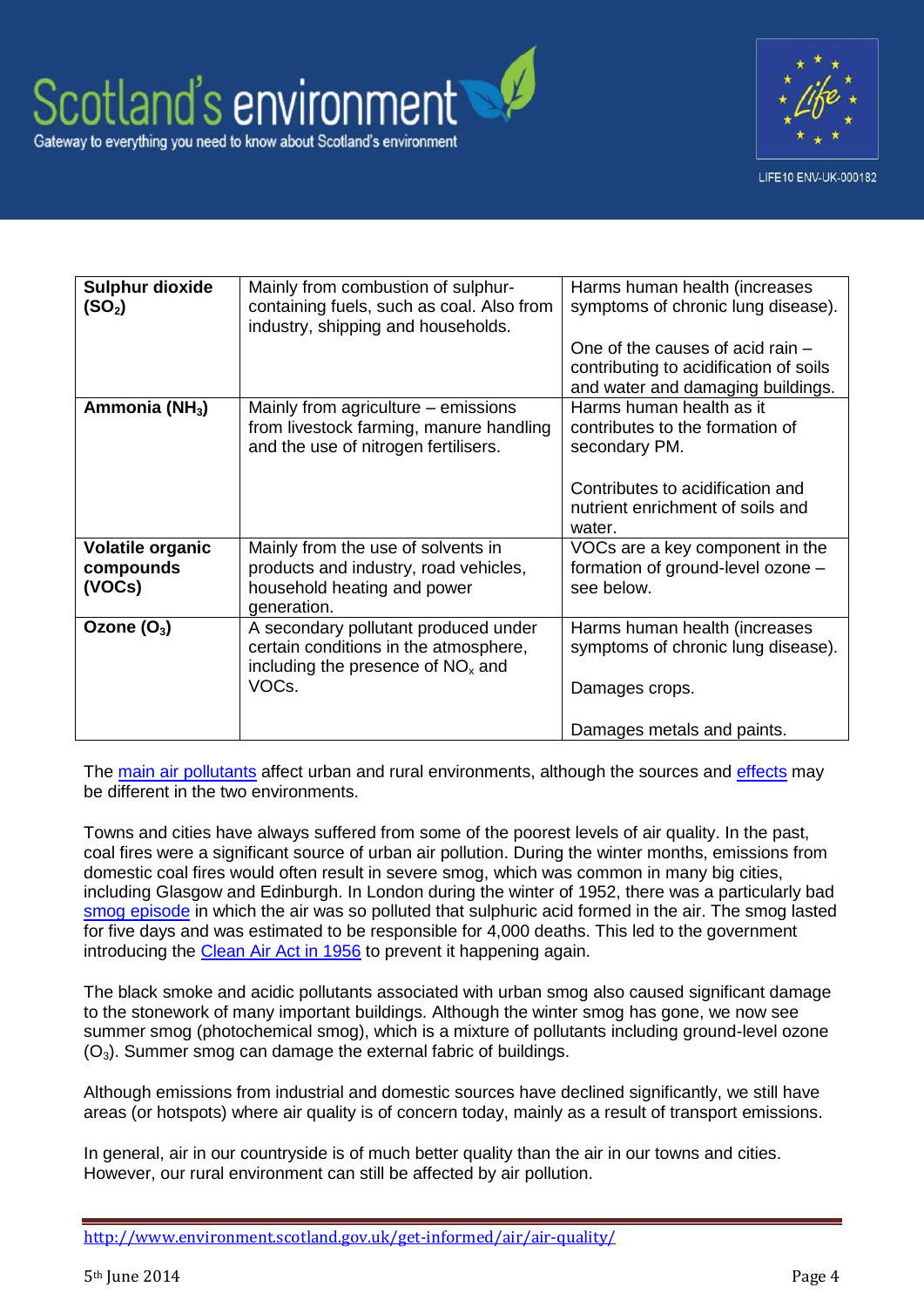



The sources and effects of the pollution can be very different from those in the urban environment. Agricultural activity is one of the main sources of air pollution in rural areas (such as emissions from pig and poultry farms).

Pollutants can undergo a variety of [chemical changes in the air](http://www.apis.ac.uk/starters-guide-air-pollution-and-pollution-sources) (including the formation of secondary pollutants) before being deposited back onto the ground, where they can damage soils and vegetation. Pollutants can also travel long distances in the atmosphere before being deposited on our countryside.

The deposition of acid and nitrogen-rich pollutants (such as  $NO<sub>X</sub>$  and  $NH<sub>3</sub>$ ) can [damage habitats](http://www.apis.ac.uk/) by acidifying the soil and water and, and also by increasing the availability of nitrogen. This can affect the type and number of species present, particularly in ecosystems sensitive to those changes.

### **Air quality standards and objectives**

To protect human health and the environment from poor air quality, a set of [standards and](http://www.scottishairquality.co.uk/air-quality/?n_action=standards&t=5)  [objectives](http://www.scottishairquality.co.uk/air-quality/?n_action=standards&t=5) has been developed, which form the basis of our national air quality policies. The standards are concentrations of pollutants that are considered safe for humans and the environment. Air quality objectives take into account wider issues and can therefore represent either dates by which a standard must be achieved or a number of days in a year that a standard must not be exceeded.

### **State**

The quality of Scotland's air has improved considerably over the last few decades. We have significantly reduced some pollutants through tighter controls on emissions from industry, transport and domestic sources. However, there is still a significant amount of work to be done. Air Quality Management Areas (AQMAs) are still being declared, and significant areas of our natural environment are still affected by pollutants from the air.

In Scotland there are 92 sites automatically monitoring pollutant concentrations in the air (Figure 2). These sites are mostly operated by local authorities, and a few are run as part of a UK-wide monitoring network.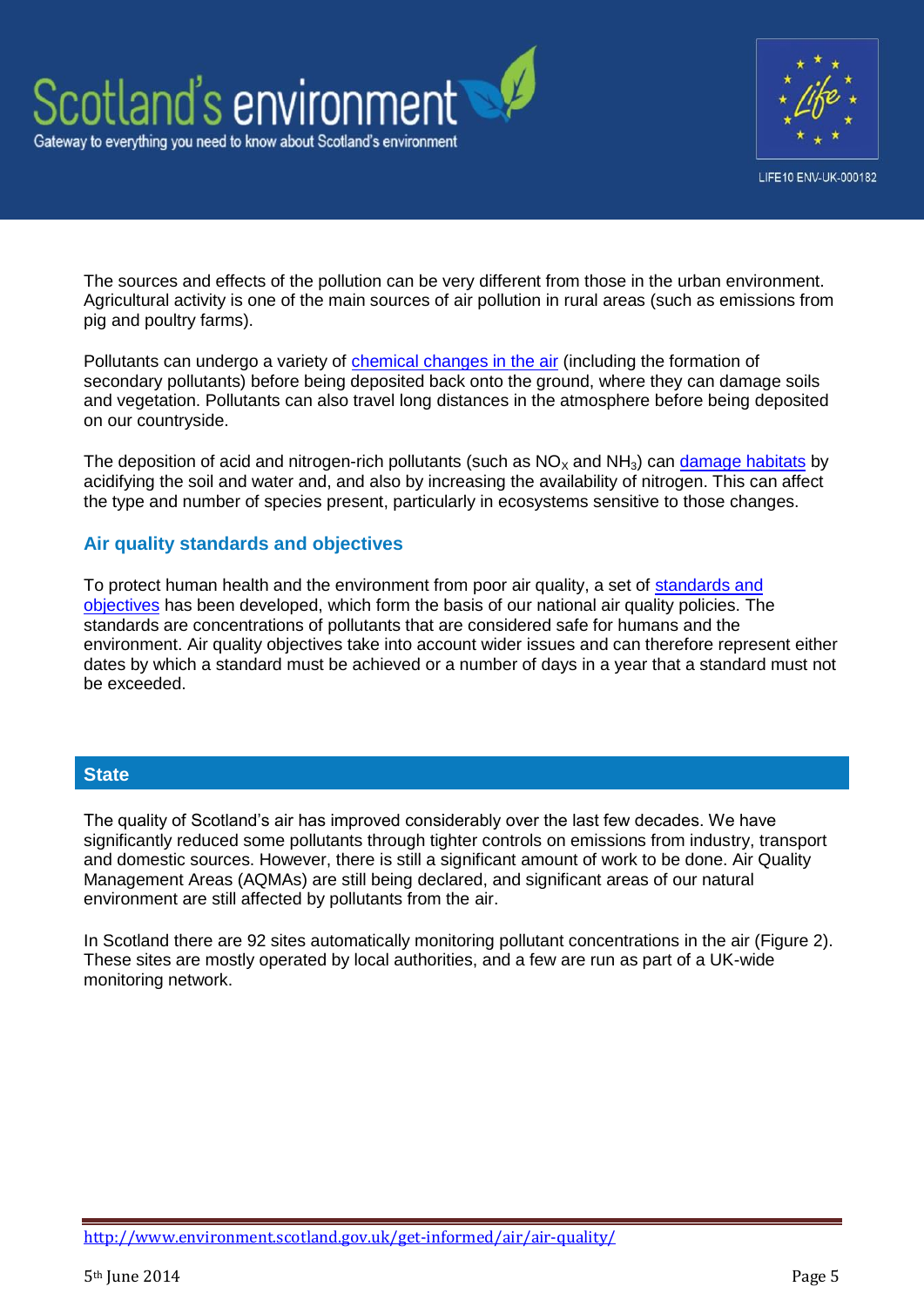



The sites are spread across a range of urban and rural locations. The **Scottish Air Quality Database** (SAQD) hosts most of the air quality data collected across Scotland.





#### **Source: [Air Quality in Scotland](http://www.scottishairquality.co.uk/)**

The data collected and held within the SAQD have been used to assess the state and trends in air quality throughout Scotland.

<http://www.environment.scotland.gov.uk/get-informed/air/air-quality/>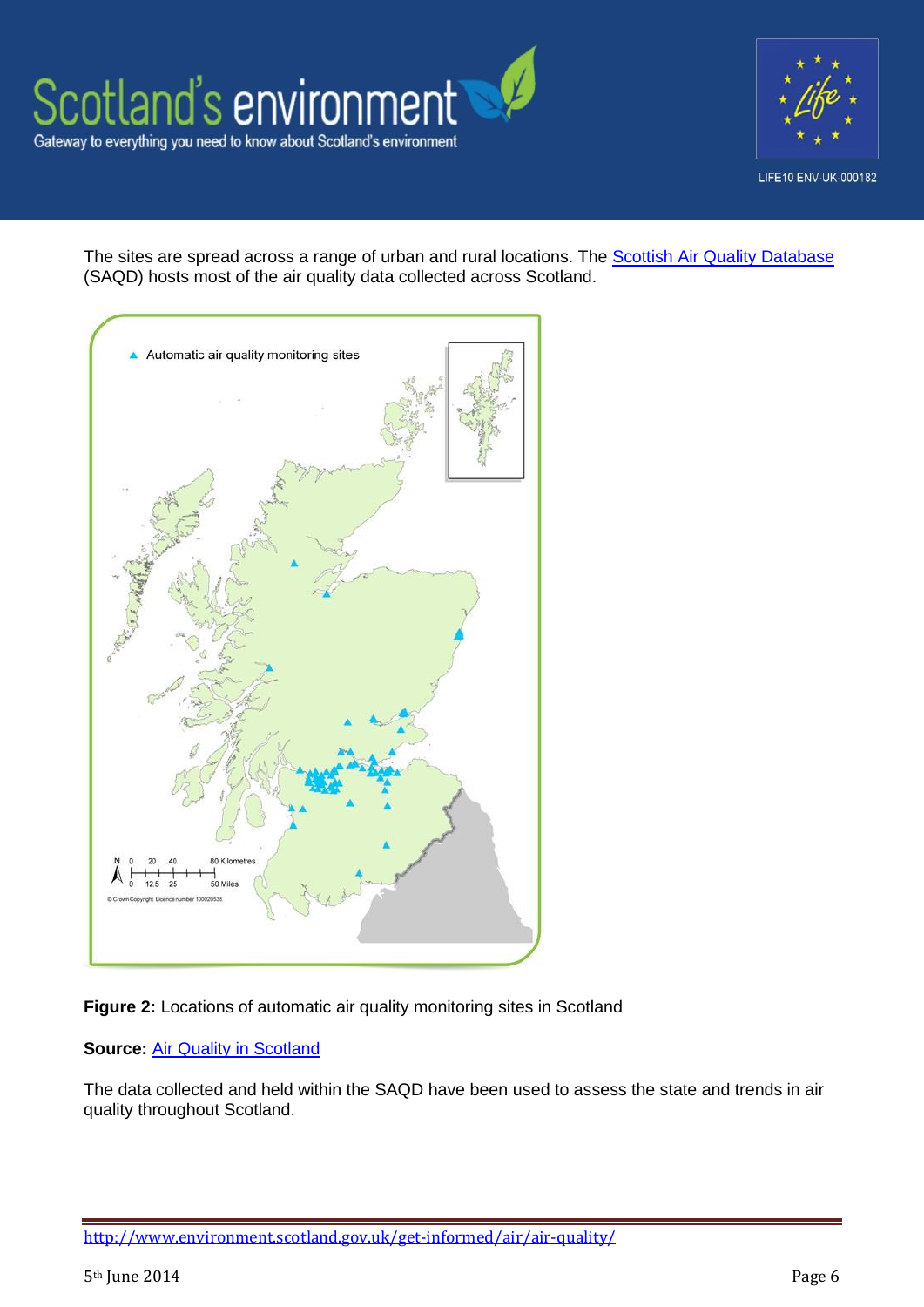

# **Nitrogen dioxide (NO2)**

There are 76 sites in the SAQD that continually monitor  $NO<sub>2</sub>$  in the atmosphere. The annual mean concentrations of  $NO<sub>2</sub>$  across sites affected by traffic are very variable and do not show any clear trends. Figure 3 shows the average annual mean  $NO<sub>2</sub>$  concentrations at sites across Scotland in 2012; 17 sites had  $NO<sub>2</sub>$  concentrations higher than the annual objective.



**Figure 3:** Annual mean nitrogen dioxide (NO<sub>2</sub>) concentration across automatic monitoring sites in 2012. The Scottish air quality objective is shown in red

### **Source:** [Air Pollution in Scotland 2012](http://www.scottishairquality.co.uk/reports.php) – Ricardo-AEA

### **Particulate matter**

There are currently 74 sites in the SAQD that continually monitor  $PM_{10}$  concentration. Although urban background  $PM_{10}$  concentrations have been declining since the early 1990s, there is considerable yearly and daily variation across sites where there is traffic.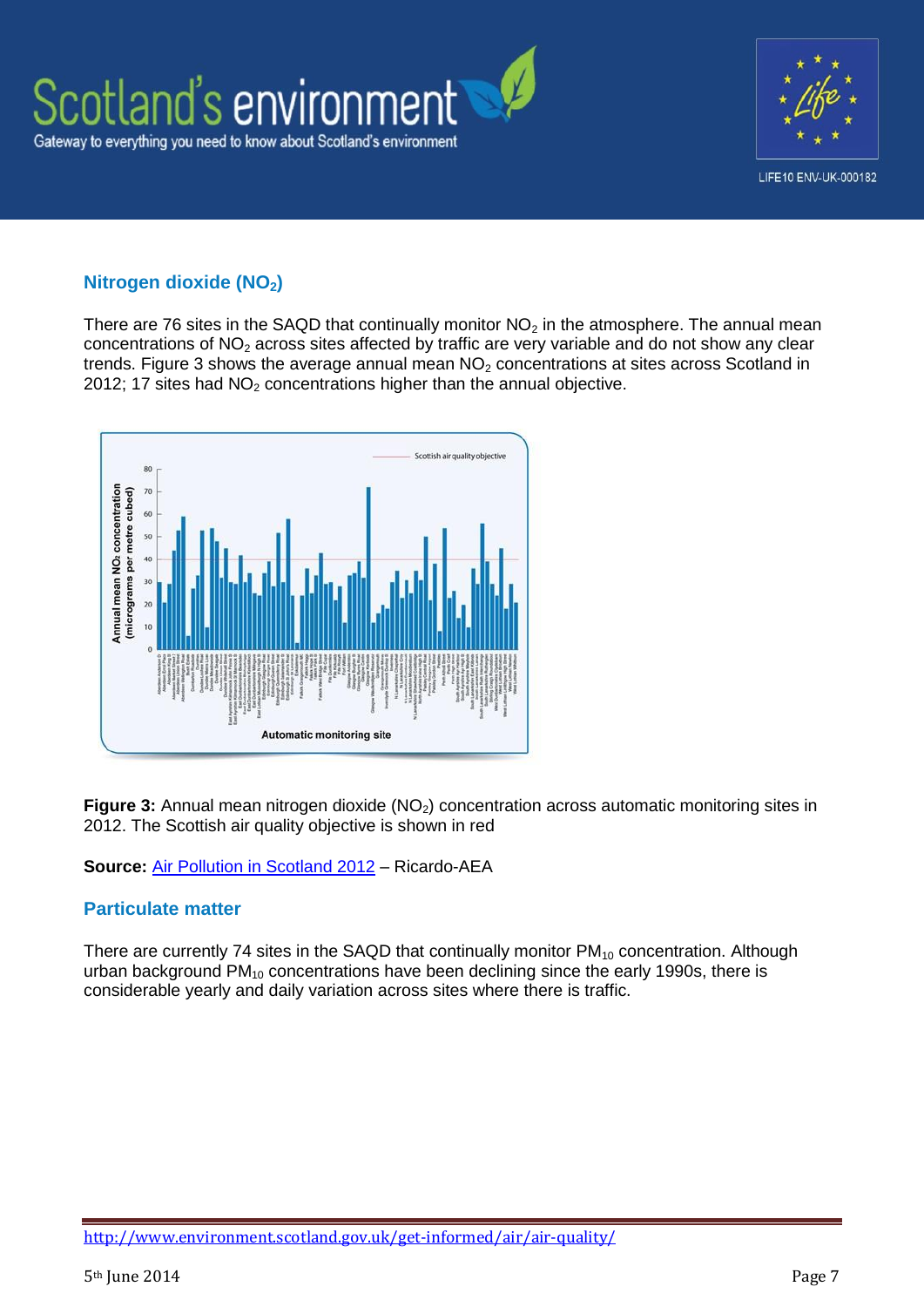

In 2012 the acceptable annual mean  $PM_{10}$  concentration was exceeded at 12 sites, while the acceptable daily mean concentration was exceeded at seven sites (Figure 4).



Figure 4: Annual mean PM<sub>10</sub> concentration across automatic monitoring sites in 2012. The Scottish air quality objective is shown in red

#### **Source:** [Air Pollution in Scotland 2012](http://www.scottishairquality.co.uk/reports.php) – Ricardo-AEA

As part of a UK-wide monitoring network, six sites now measure  $PM<sub>2.5</sub>$  concentrations. Of these six sites, only four had enough data to calculate representative annual means in 2012. Three of these sites recorded annual mean concentrations below the acceptable air quality objective, while one site in Glasgow recorded an annual mean concentration above the acceptable limit.

# **Sulphur dioxide (SO2)**

There are currently 10 sites in the SAQD that continually monitor SO2 concentration. There has been a significant reduction in  $SO<sub>2</sub>$  concentrations in Scotland since the implementation of the Clean Air Acts in the 1950s and 1960s. This trend continued well into the 1990s and early 2000's, when tighter controls placed on industrial and transport emissions decreased urban concentrations of  $SO<sub>2</sub>$ .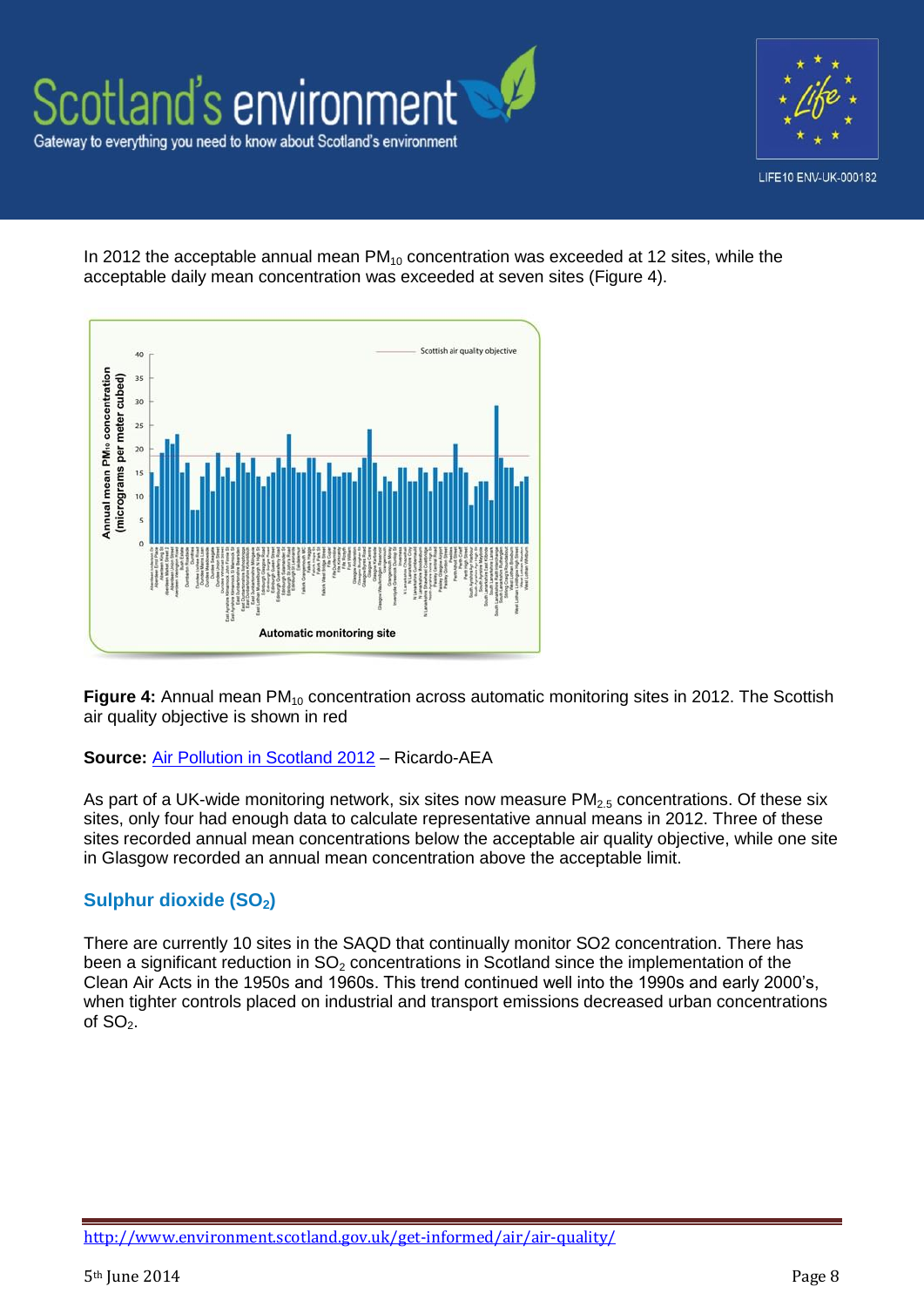

The decrease in concentrations levelled off in the mid-2000s and they are now continually low. Figure 5 shows  $SO<sub>2</sub>$  concentrations at a city-centre site in Glasgow from 1996 to 2012.



**Figure 5:** Monthly concentrations of SO<sub>2</sub> at a long-term city centre sampling location (Glasgow)

**Source:** Data obtained from *Air Quality in Scotland* – created using OpenAir

# **Ozone (O3)**

There has been a significant decline in the number of days when ground-level ozone concentrations are high over the last 20 years. Despite this, background levels have continued to rise across Europe and the UK, due in part to the [long-range transport of pollutants](http://www.rotap.ceh.ac.uk/documents) from other parts of the world.

Ground-level ozone concentrations are generally lower in areas where there is traffic because gases in the exhaust emissions destroy the ozone.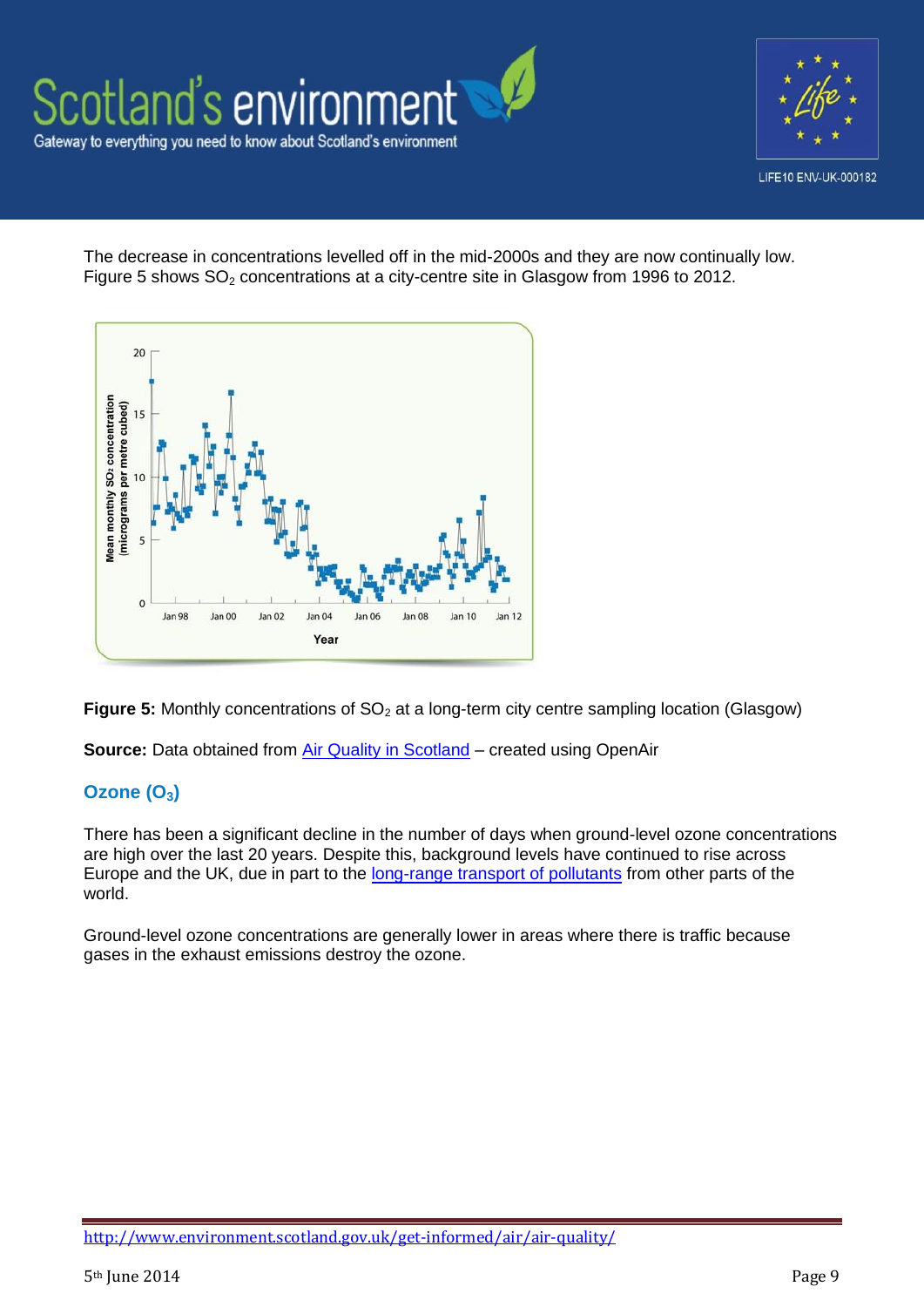



Figure 6 shows the difference between ozone concentrations in a city centre location and a suburban location over the same time period.



**Figure 6:** Concentrations of ozone (O<sub>3</sub>) measured at a city-centre location and a suburban location in Glasgow in 2011

**Source:** Data obtained from [Air Quality in Scotland](http://www.scottishairquality.co.uk/data.php) – created using OpenAir

# **Ammonia (NH3)**

Ammonia (NH<sub>3</sub>) and particulate ammonium (NH $_{4+}$ ) are measured as part of the UK National [Ammonia Monitoring Network](http://uk-air.defra.gov.uk/networks/network-info?view=nh3) (NAMN). There are currently 85 sites in the NAMN, with 20 located in Scotland. Although there is considerable variation in levels of  $NH<sub>3</sub>$  and  $NH<sub>4+</sub>$  in different regions, depending on local emission sources, the general background concentrations are below 2 micrograms per metre cubed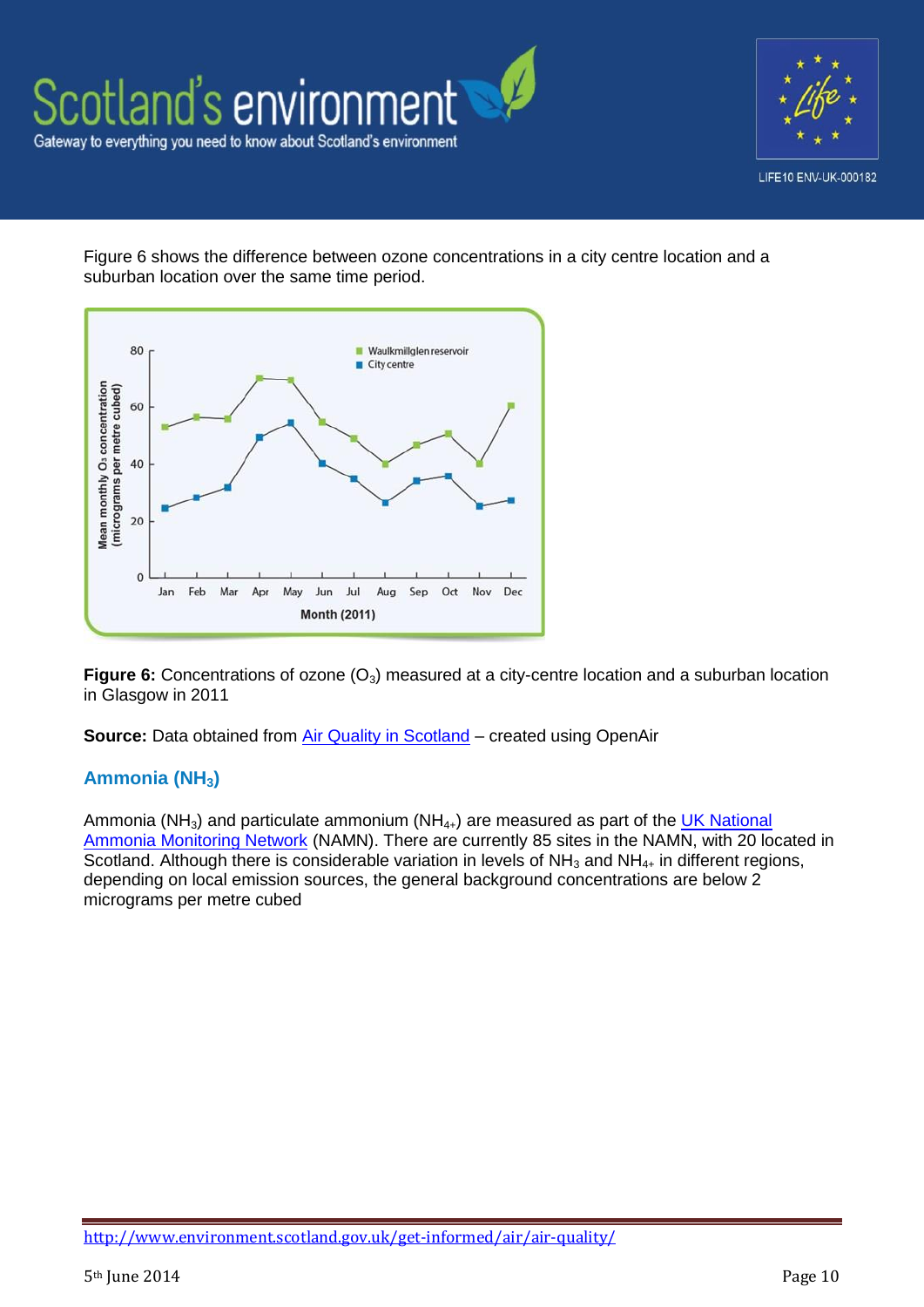



( $\mu$ gm<sub>-3</sub>). Figure 7 shows NH<sub>3</sub> concentrations measured near Penicuik from 1996 until 2010.



**Figure 7:** Concentrations of NH<sub>3</sub> monitored at Bush Estate, near Penicuik, Edinburgh 1996–2010

**Source:** Data obtained from the Defra [National Ammonia Monitoring Network](http://uk-air.defra.gov.uk/networks/network-info?view=nh3)

# **Pressures affecting air quality**

There are many pressures that affect air quality. Some relate directly to emissions, while others are more subtle, such as land use and urban planning.

The [National Atmospheric Emissions Inventory](http://naei.defra.gov.uk/) (NAEI) has been collating emissions data for the UK since 1970, and provides an estimate of emissions in Scotland. Scottish emissions for all pollutants have decreased since 2000. However, the extent of reductions differs between pollutants. Table 2 shows how the main air pollutant emissions have changed since 2000 and suggests how they might change in future.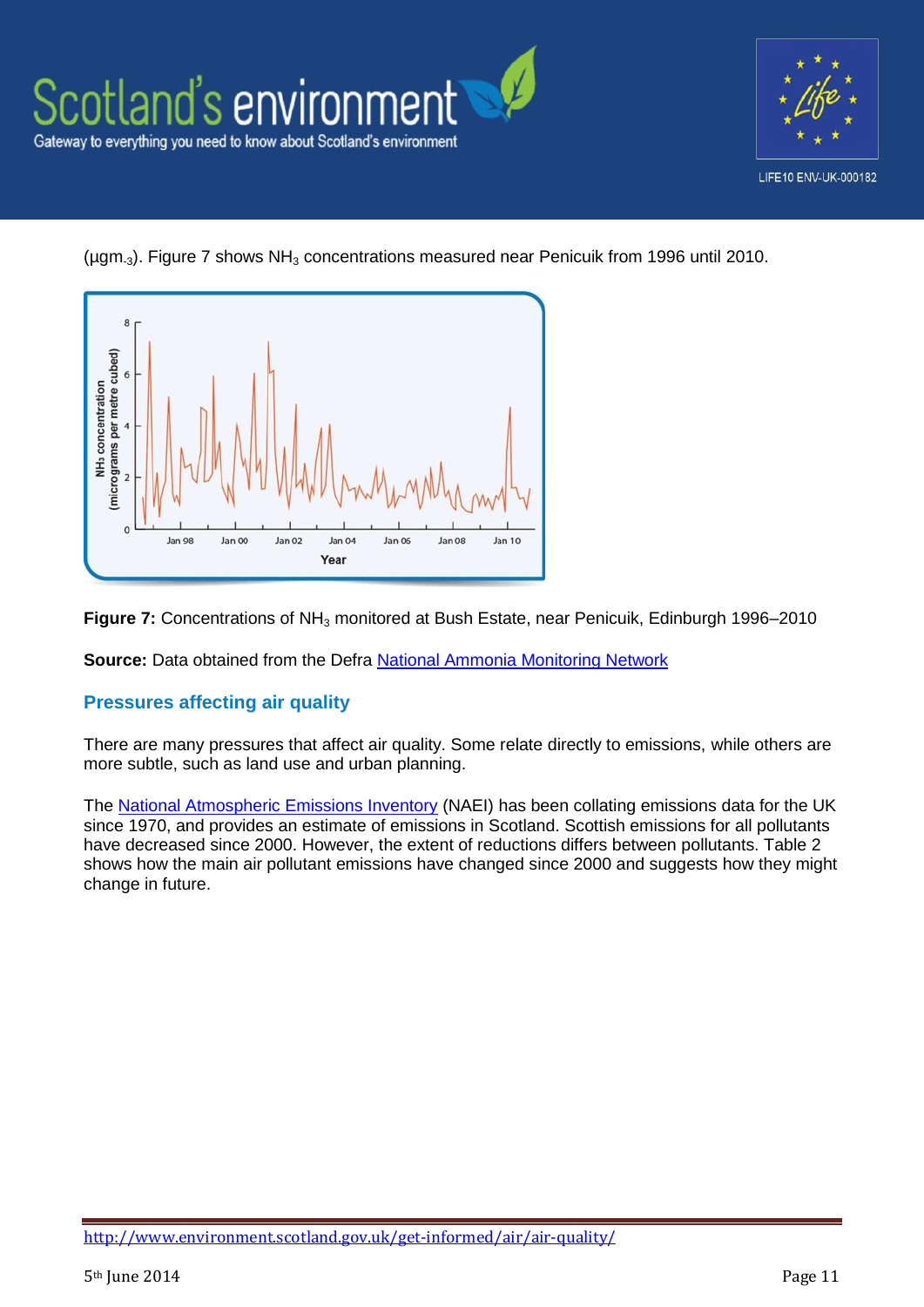

**Table 2:** Emissions of the key pollutants in Scotland, 2000-2011

| <b>Pollutant</b>                                | <b>Emissions</b>              |       |                          | <b>Main Sources</b>                                                                                                                                                                                                                                                                                                                                                                 |
|-------------------------------------------------|-------------------------------|-------|--------------------------|-------------------------------------------------------------------------------------------------------------------------------------------------------------------------------------------------------------------------------------------------------------------------------------------------------------------------------------------------------------------------------------|
|                                                 | (thousand tonnes per<br>year) |       |                          |                                                                                                                                                                                                                                                                                                                                                                                     |
|                                                 | 2000                          | 2011  | <b>Trend</b>             |                                                                                                                                                                                                                                                                                                                                                                                     |
| <b>Nitrogen</b><br>oxides $(NO_x)$              | 177.00                        | 98.00 | $\P$ 45%                 | Transport is still the largest source of $NOx$ , accounting for<br>29%, while emissions from energy-generating sources<br>account for 25%.                                                                                                                                                                                                                                          |
|                                                 |                               |       |                          | As renewable energy sources increase, it is expected<br>that the contribution from energy generation will continue<br>to decrease.                                                                                                                                                                                                                                                  |
| <b>Particulate</b><br>matter<br>$(PM_{10})$     | 17.90                         | 12.30 | $\blacktriangledown$ 31% | Burning coal and solid fuels is the largest source of PM <sub>10</sub><br>emissions. Transport is also a significant source (17%),<br>particularly in urban areas. Biomass (organic matter used<br>as fuel) is a relatively small source, but if the rate of<br>uptake continues as forecast its contributions will<br>become increasingly important, especially in urban<br>areas. |
| <b>Sulphur</b><br>dioxide<br>(SO <sub>2</sub> ) | 134.80                        | 61.30 | $\blacktriangledown$ 31% | Power generation is still the most significant source,<br>accounting for 68%. However, this sector has reduced<br>significantly as the use of gas and renewable energy<br>sources has increased.                                                                                                                                                                                    |
| Ammonia<br>$(NH_3)$                             | 40.00                         | 36.00 | $\P$ 10%                 | Agricultural emission is the dominant source for<br>ammonia, accounting for 65%. Emissions from waste<br>(10%) have increased by 155% since 2008, mainly<br>because of the increase in composting and anaerobic<br>digestion.                                                                                                                                                       |

**Source:** [NAEI, Air Quality Pollutant Inventories for England, Scotland, Wales and Northern Ireland:](http://naei.defra.gov.uk/)   $1990 - 2011$ 

# **What is being done**

Despite the significant improvements in air quality that have been achieved over the years, further measures are required to continue improving Scotland's air quality.

# **Legislation**

In Europe more people die as a result of poor air quality than in road traffic accidents. It is the main environmental cause of preventable illness and premature death in the EU.

<http://www.environment.scotland.gov.uk/get-informed/air/air-quality/>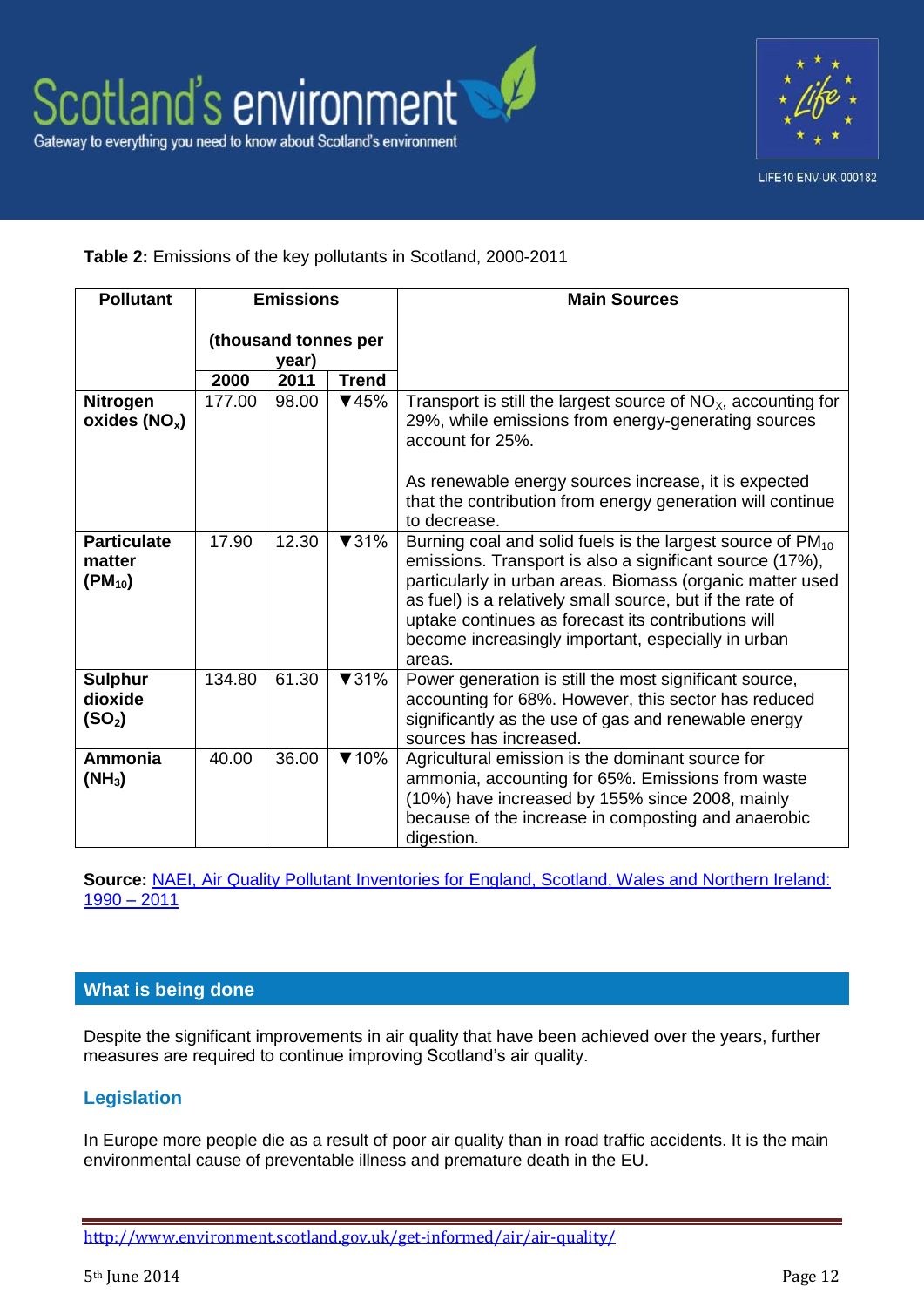



Poor air quality also affects the environment; therefore, the European Commission has adopted a series of legislative measures to reduce air pollution.

Two main pieces of EU legislation dealing with air pollution.

- [The directive on ambient air quality and cleaner air for Europe,](http://eur-lex.europa.eu/LexUriServ/LexUriServ.do?uri=OJ:L:2008:152:0001:0044:EN:PDF) which sets EU air-quality standards for ground-level ozone, particulate matter, nitrogen oxides, heavy metals and a number of other pollutants.
- The [National Emission Ceilings Directive](http://ec.europa.eu/environment/air/pollutants/ceilings.htm) (NECD) which sets emission limits for sulphur dioxide, nitrogen oxides, ammonia and volatile organic compounds (VOCs), reducing national emissions to meet international agreements.

The European Commission has recently reviewed the EU's air-quality policy and legislation, and a revised [Clean Air Policy Package for Europe](http://ec.europa.eu/environment/air/clean_air_policy.htm) was published in December 2013. The main components of the package are:

- A [Clean Air Programme for Europe](http://eur-lex.europa.eu/LexUriServ/LexUriServ.do?uri=CELEX:52013DC0918:EN:NOT) which includes measures to ensure that existing ambient air quality targets are met by 2020, and new air quality objectives to bring down pollution emissions by 2030.
- a revised NECD with stricter national targets for the main pollutants;
- a proposed directive to reduce pollution from medium-scale combustion activities.

The [UK's Air Quality Strategy for England, Scotland, Wales and Northern Ireland](https://www.gov.uk/government/publications/the-air-quality-strategy-for-england-scotland-wales-and-northern-ireland-volume-1) was developed to improve air quality in the UK, to protect our health and the environment. It sets UK objectives for reducing a series of pollutants. For some pollutants Scotland has adopted more stringent objectives than the rest of the UK. The strategy sets out the UK's system for local air quality management (LAQM). The LAQM system is currently being reviewed and the proposals for the revision of the objectives will be released during 2014.

# **Local authorities**

Local authorities must review and assess a range of pollutants that are set out within the Air Quality Strategy, declare as Air [Quality Management Areas](http://www.scottishairquality.co.uk/laqm.php) (AQMAs) any areas where standards are not being met, and put in place an action plan to reduce pollution levels. At present, 13 local authorities in the most densely populated areas of Scotland have declared AQMAs. The number of areas declared has increased from 26 in 2011 to 32 in 2013 and it is expected that this number may continue to rise in the future. Most AQMAs have been declared due to emissions from traffic.

The LAQM process has contributed significantly to the understanding of air quality, but more progress must be made, particularly in areas where the main source of pollution is road traffic, in order to be successful in improving air quality.

Local authorities also manage air quality in terms of planning and development, considering the impacts that development may have on local air quality.

<http://www.environment.scotland.gov.uk/get-informed/air/air-quality/>